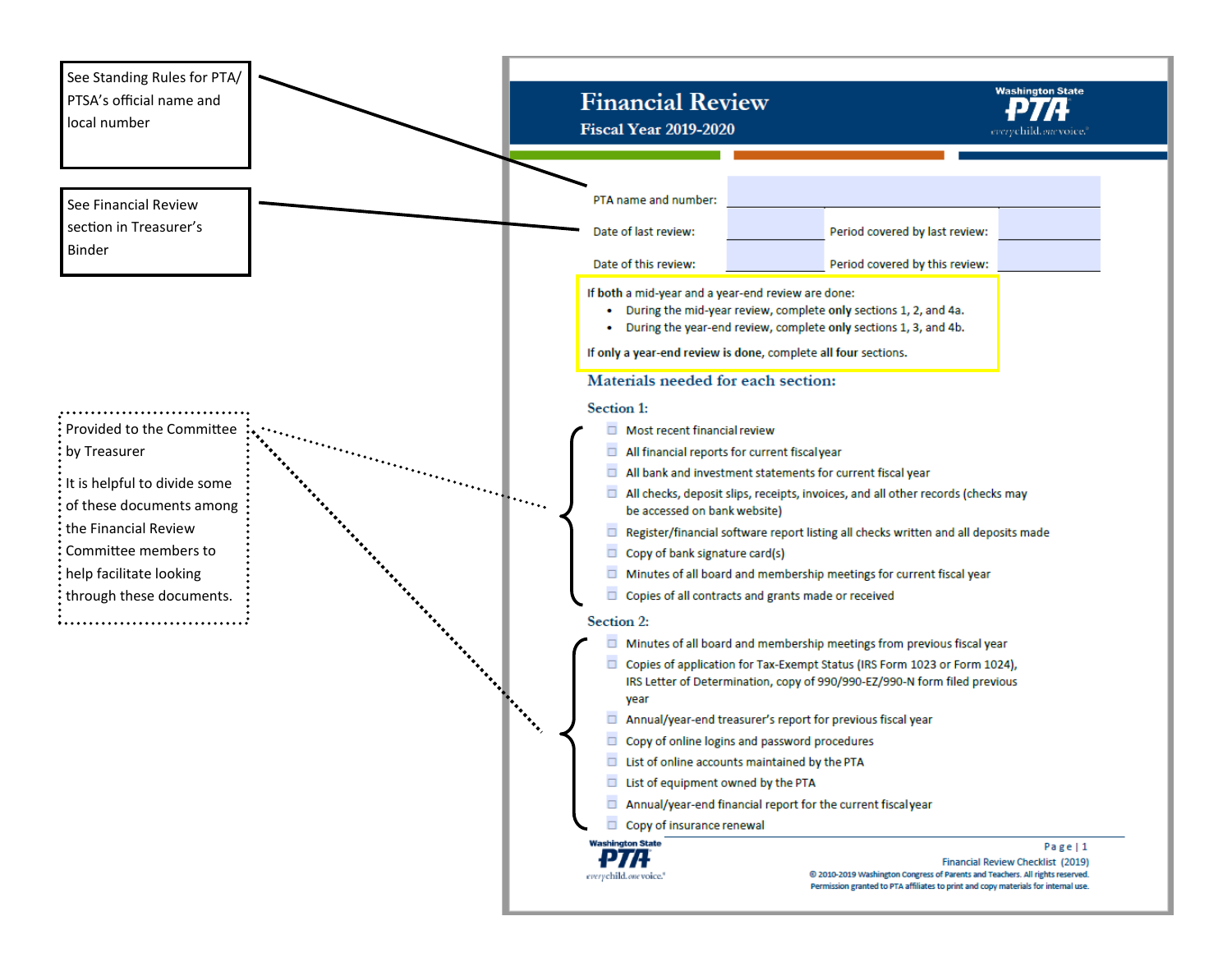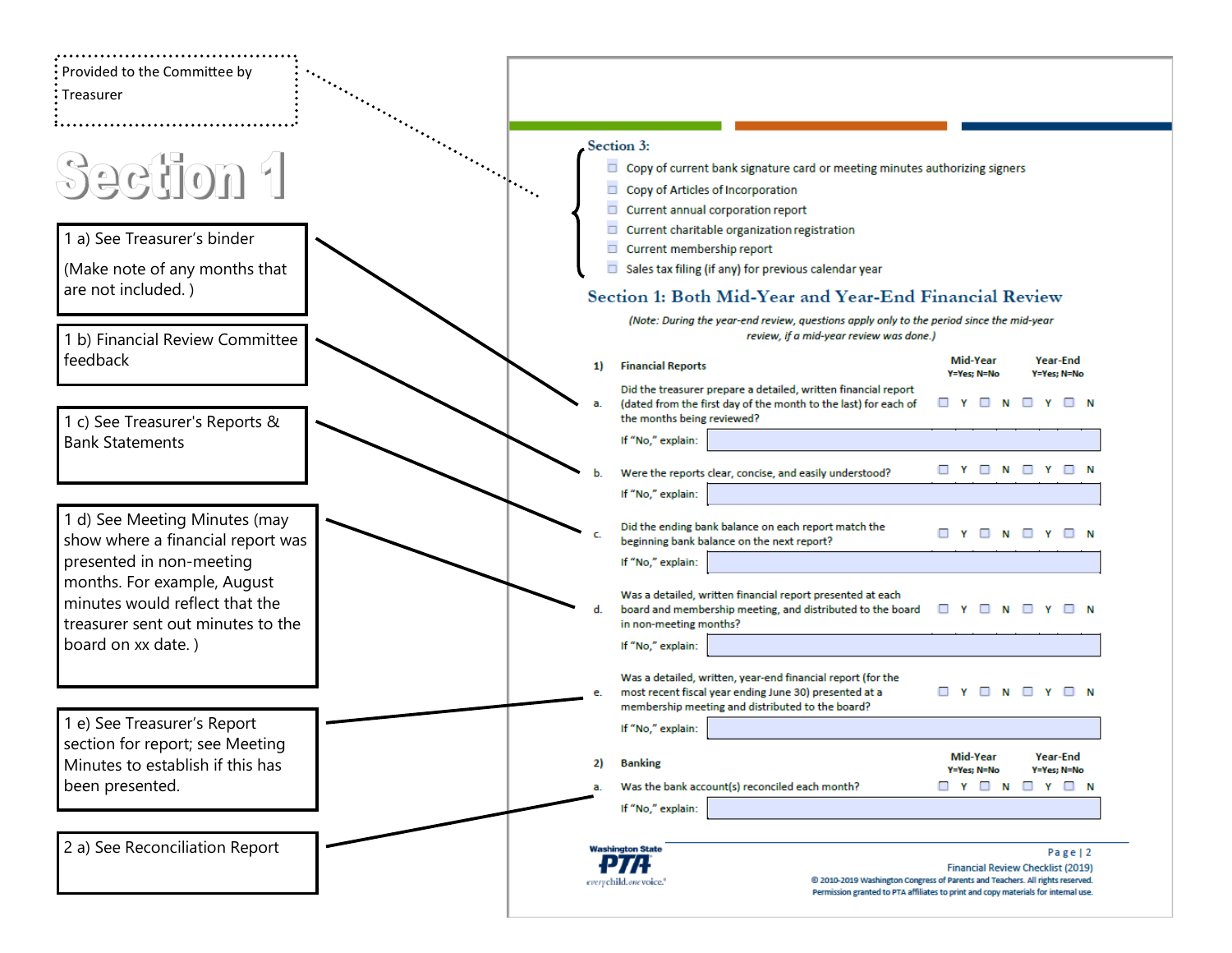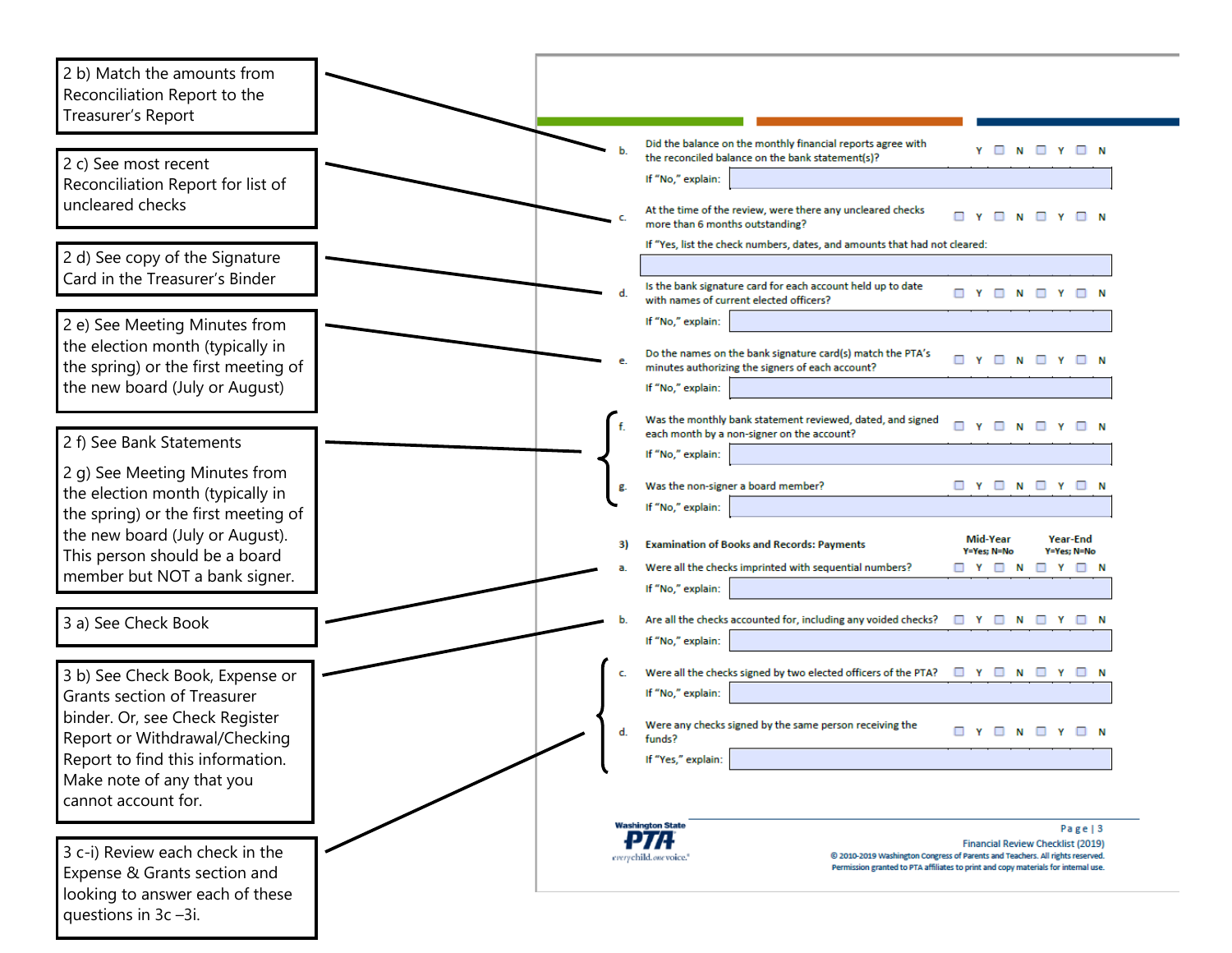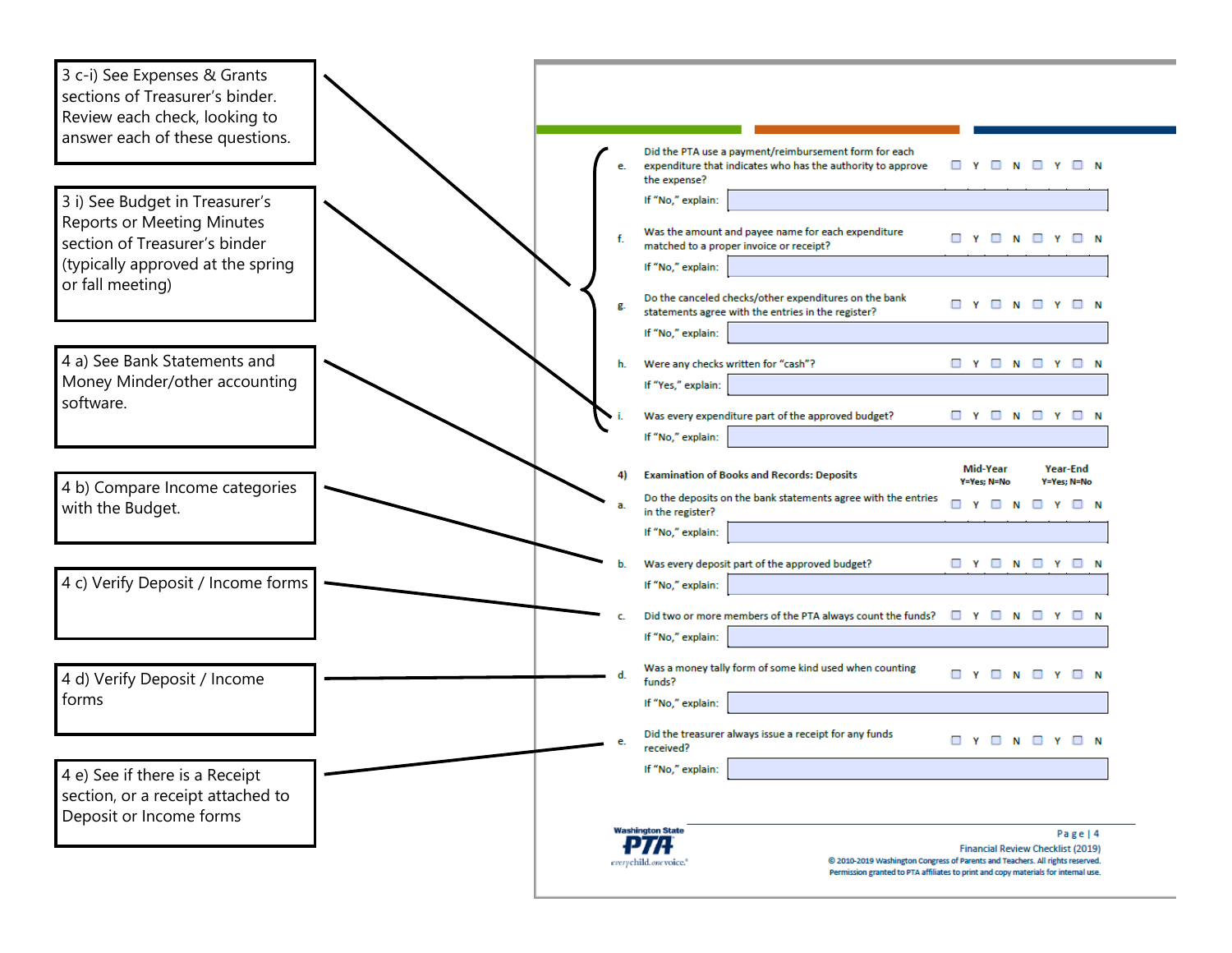| 4 f) Did you have the materials<br>necessary to answer the<br>questions? (make note of any |                       |                                                                                                                            |   |                                     |   |                            |          |                   |
|--------------------------------------------------------------------------------------------|-----------------------|----------------------------------------------------------------------------------------------------------------------------|---|-------------------------------------|---|----------------------------|----------|-------------------|
| exceptions)                                                                                |                       | Is the accounting system sufficient to maintain accurate<br>records of income and expenses?                                |   | <b>DYDNDYDN</b>                     |   |                            |          |                   |
| 5 a) See Contracts section of                                                              |                       | If "No," explain:                                                                                                          |   |                                     |   |                            |          |                   |
| <b>Treasurer Binder</b>                                                                    | 5)                    | <b>Contracts and Grants</b>                                                                                                |   | Mid-Year<br>Y=Yes; N=No             |   |                            | Year-End | Y=Yes; N=No       |
|                                                                                            |                       | Did all contracts have signatures of two elected officers of the<br>PTA?                                                   | □ | Y O                                 | N |                            |          | $\Box$ Y $\Box$ N |
| 5 b) See Expenses /                                                                        |                       | If "No," explain:                                                                                                          |   |                                     |   |                            |          |                   |
| Expenditures / Reimbursements /                                                            |                       | Did the PTA purchase any items or equipment and donate<br>them to the school, school district, or another organization?    |   | $\Box$ Y $\Box$ N $\Box$ Y $\Box$ N |   |                            |          |                   |
| Receipts                                                                                   |                       | If "Yes," explain:                                                                                                         |   |                                     |   |                            |          |                   |
| 5 c) See Assets List in Treasurer's                                                        |                       |                                                                                                                            |   |                                     |   |                            |          |                   |
| binder                                                                                     |                       | Does the PTA own any equipment?<br>If no equipment list was provided, list equipment here:                                 |   | <b>DYDNDYDN</b>                     |   |                            |          |                   |
|                                                                                            |                       |                                                                                                                            |   |                                     |   |                            |          |                   |
| 5 d) See Contracts section in                                                              | d.                    | Does the PTA have a contract with the school or school district                                                            |   | Y                                   |   | $\Box$ N $\Box$ Y $\Box$ N |          |                   |
| Treasurer's binder                                                                         |                       | if equipment is stored on school property?<br>If "No," explain:                                                            |   |                                     |   |                            |          |                   |
|                                                                                            |                       | Did the PTA grant money to the school, school district or                                                                  |   | <b>DYDNDYDN</b>                     |   |                            |          |                   |
| 5 e) See Contracts/ Grants /                                                               |                       | another organization?                                                                                                      |   |                                     |   |                            |          |                   |
| Expenses section in Treasurer's                                                            |                       | If "Yes," explain:                                                                                                         |   |                                     |   |                            |          |                   |
| binder                                                                                     |                       | If the PTA granted money to the school/school district, did the<br>PTA ask for a year-end statement from the school/school |   | <b>DYDNDYDN</b>                     |   |                            |          |                   |
|                                                                                            |                       | district, or ask for documentation of how the money was<br>spent?                                                          |   |                                     |   |                            |          |                   |
| 5 f) See Contracts/ Grants/<br>Expenses section in Treasurer's                             |                       | If "No," explain:                                                                                                          |   |                                     |   |                            |          |                   |
| binder OR Meeting Minutes                                                                  |                       | Did the PTA receive any grants from an outside organization?                                                               |   |                                     |   |                            |          |                   |
|                                                                                            |                       | If "Yes," did the PTA use the funds in the way the grantor<br>intended?                                                    |   | $\Box$ Y $\Box$ N                   |   |                            |          |                   |
| 5 g) See Income/ Deposits section                                                          |                       | If the PTA did not use the funds as intended, explain:                                                                     |   |                                     |   |                            |          |                   |
| in Treasurer's binder OR Meeting<br>Minutes                                                |                       |                                                                                                                            |   |                                     |   |                            |          |                   |
| (Use of funds may be listed under                                                          |                       | <b>Washington State</b>                                                                                                    |   |                                     |   |                            |          | Page   5          |
| Expense section)                                                                           | everychild.onevoice." | PTA.<br>@ 2010-2019 Washington Congress of Parents and Teachers. All rights reserved.                                      |   | Financial Review Checklist (2019)   |   |                            |          |                   |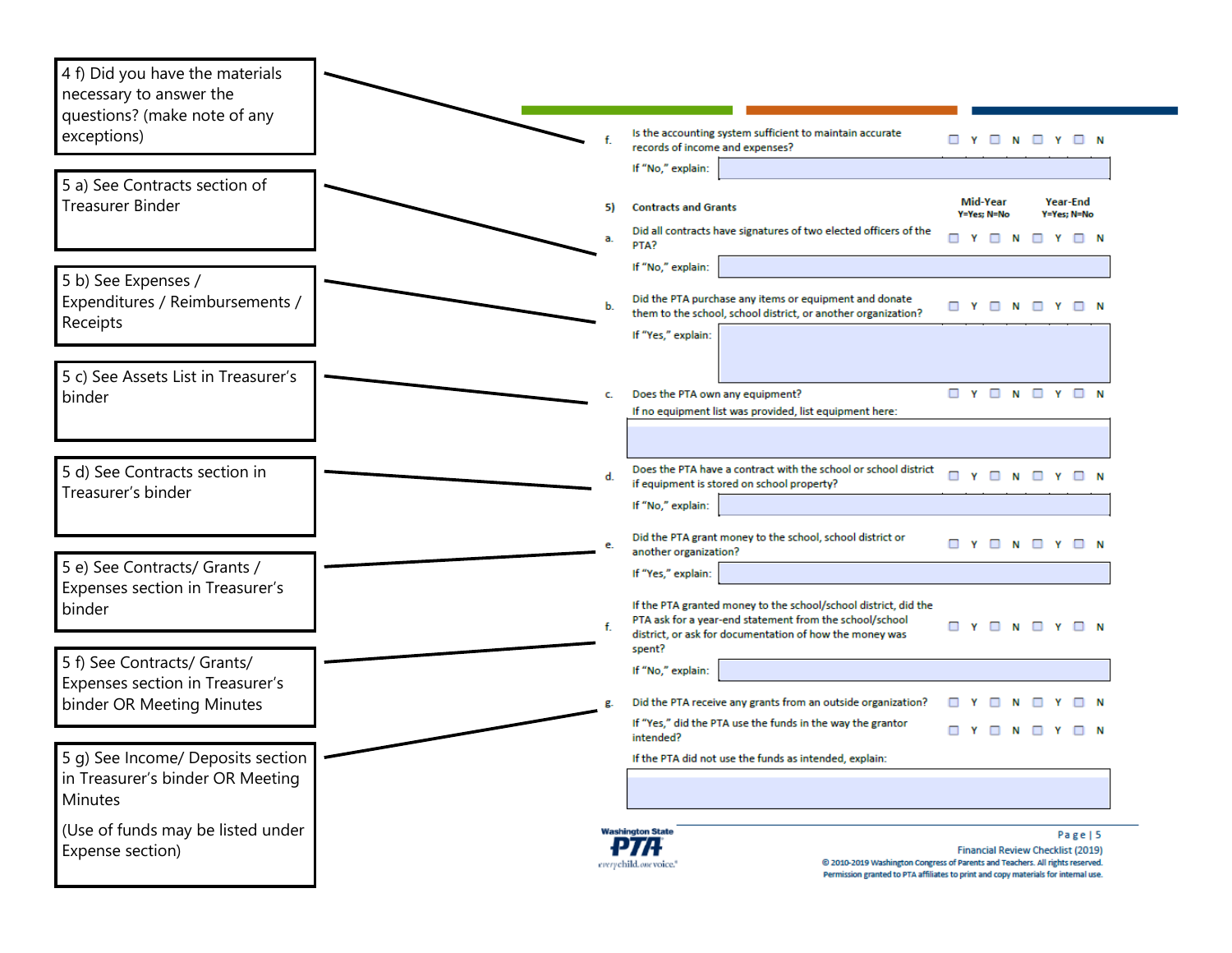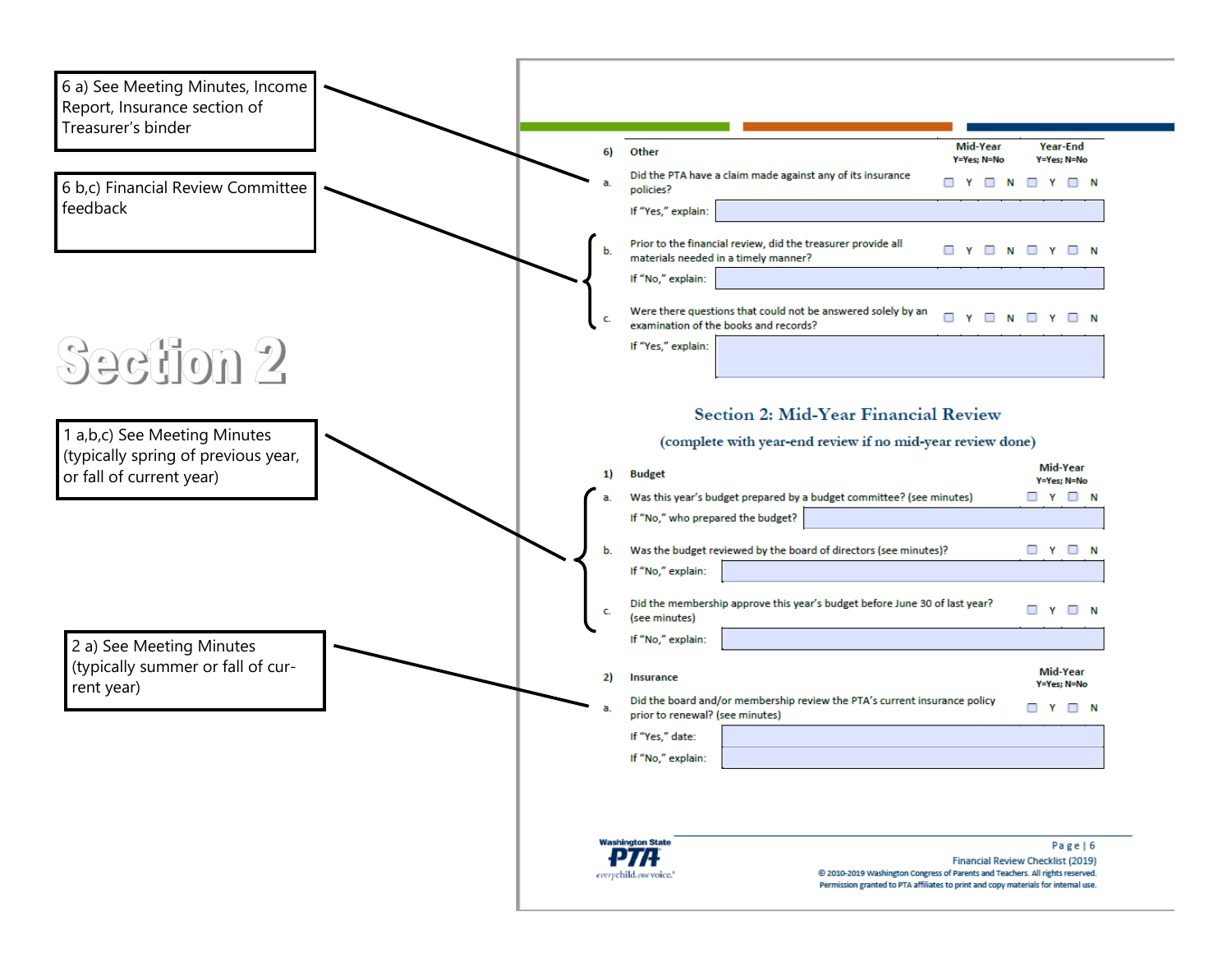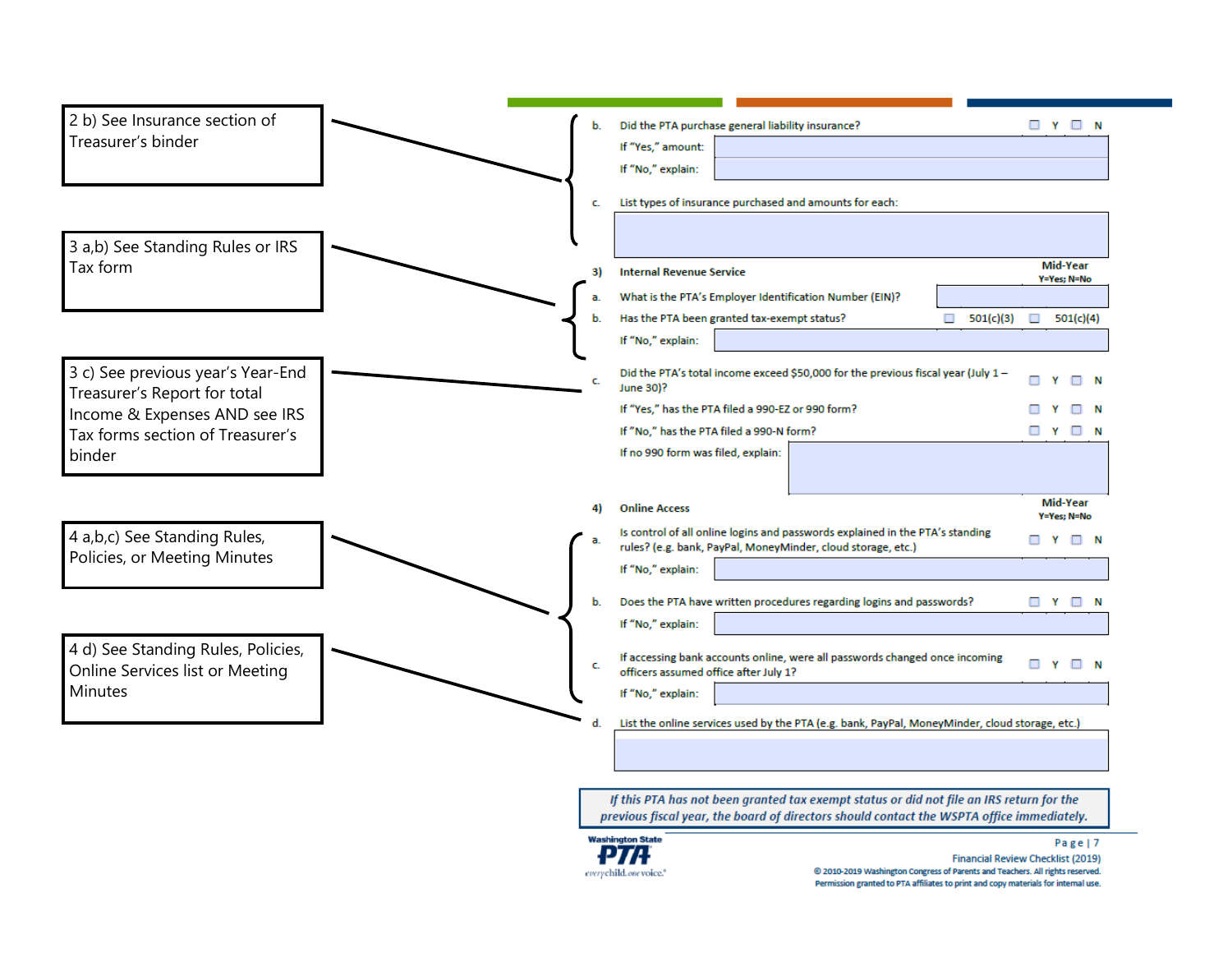

**Year-End Financial Review**

*If this is a mid-year review, skip to the next section.* 

#### Section 3: Year-End Financial Review

| 1 a) See Treasurer' Report section                              | 1) | <b>Annual/Year-End Financial Report</b><br>Did the treasurer prepare an annual/year-end detailed, written financial report<br>п           | Year-End<br>Y=Yes: N=No<br>Y<br>$\Box$ N |
|-----------------------------------------------------------------|----|-------------------------------------------------------------------------------------------------------------------------------------------|------------------------------------------|
| or Meeting Minutes                                              |    | covering the period of July 1 through June 30?<br>If "No," explain:                                                                       |                                          |
|                                                                 |    | Did the income and expenses for all projects and activities fall within budgeted<br>п<br>levels and expectations?                         | Y<br>$\Box$ N                            |
| 1 b) See Year-End Financial report                              |    | If "No," explain:<br><b>Bank Accounts</b>                                                                                                 | Year-End<br>Y=Yes; N=No                  |
| for fiscal year which just ended,<br>compare Actual vs Budgeted | a. | With which bank(s) does the PTA maintain its checking<br>account?                                                                         |                                          |
|                                                                 | b. | Does the PTA have a savings account?                                                                                                      | $\Box$ Y $\Box$ N                        |
|                                                                 |    | If "Yes," name of bank:                                                                                                                   |                                          |
|                                                                 |    | If "Yes," are funds accounted for on monthly financial reports?                                                                           | □<br>Y                                   |
|                                                                 |    | If "No," explain:                                                                                                                         |                                          |
| 2 a-c) See Bank Statements,<br>statements from other financial  | c. | Does the PTA have any certificates of deposit or any other investment account?                                                            |                                          |
| institutions                                                    |    | If "Yes," explain purpose:                                                                                                                |                                          |
|                                                                 |    | If "Yes," name of bank/investment firm:                                                                                                   |                                          |
|                                                                 |    | If "Yes," are funds accounted for on monthly financial reports?<br>If "No," explain:                                                      | $\Box$ Y $\Box$ N                        |
|                                                                 |    |                                                                                                                                           | Year-End                                 |
| 3 a) See Meeting Minutes (Were                                  | 3) | <b>Online Access</b><br>If an officer vacated a position during the year, and a new officer was elected,                                  | Y=Yes; N=No                              |
| any elections conducted mid-<br>year?)                          | a. | were the online logins and passwords changed for all applicable online<br>accounts? (e.g. bank, PayPal, MoneyMinder, cloud storage, etc.) | п                                        |
|                                                                 |    |                                                                                                                                           | Does not<br>apply                        |

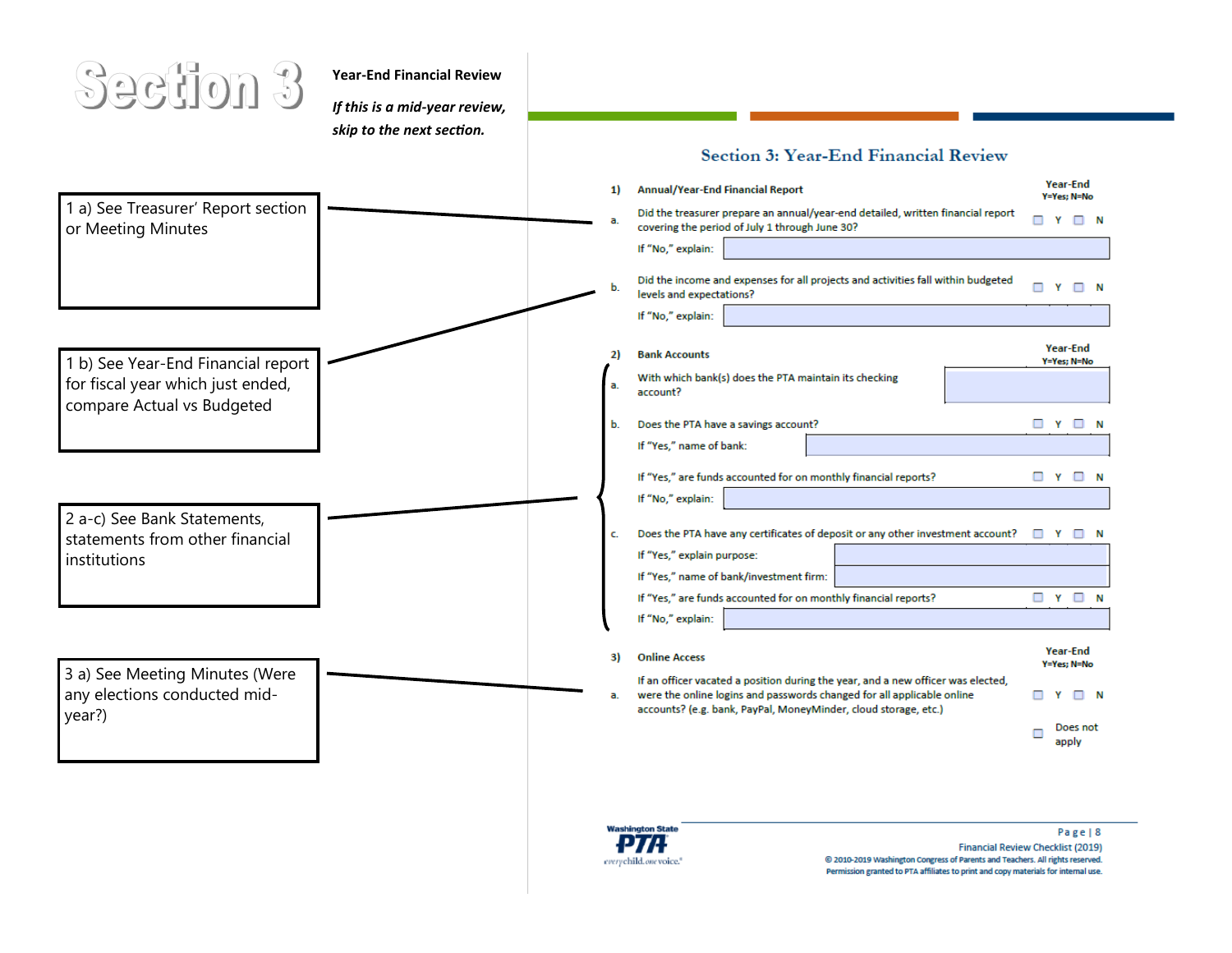

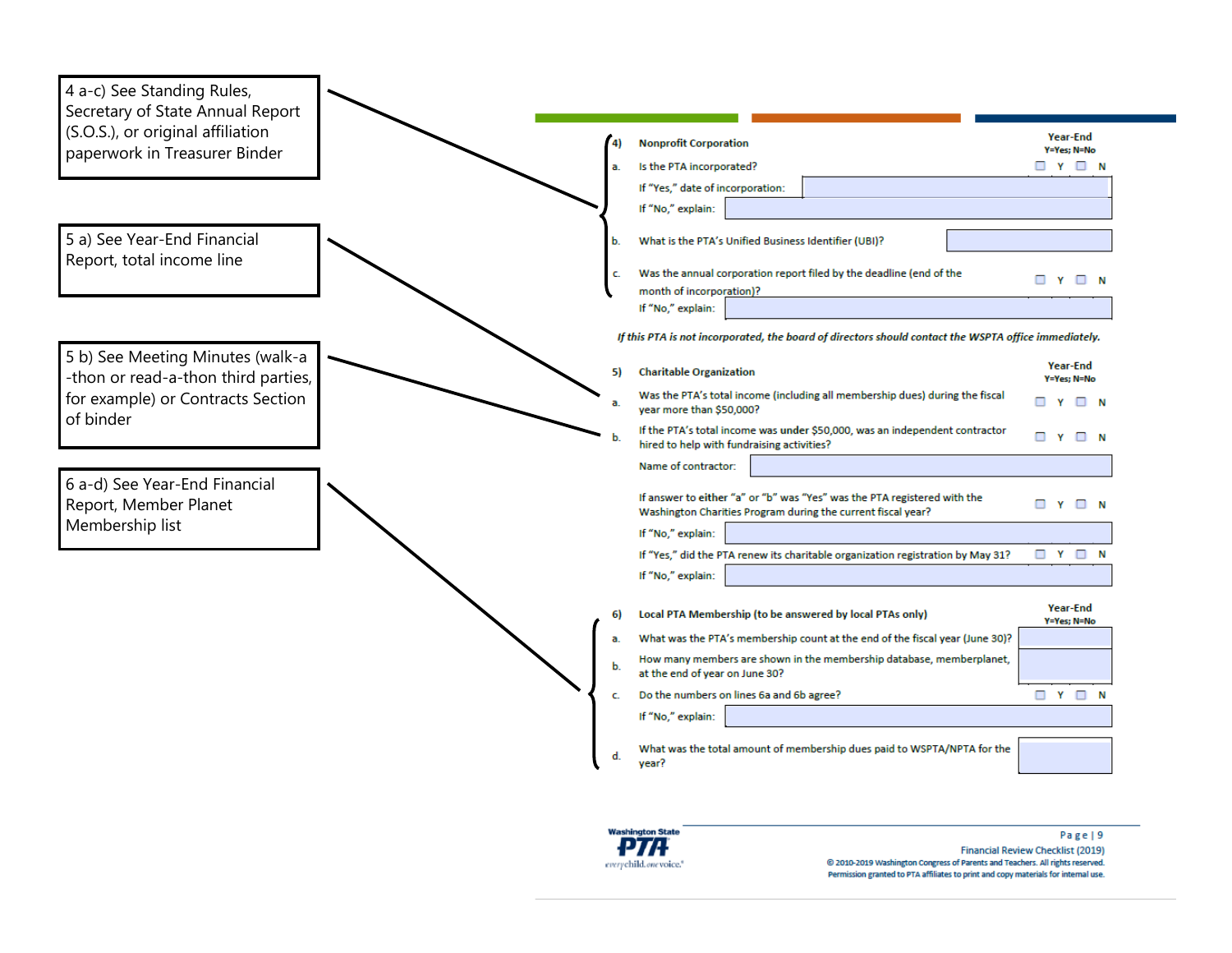| 6 e) See Year-End Financial<br>Report, Member Planet<br>Membership list |    | Does the number of PTA members of this PTA (line 6a) correspond to the total                                                                                  | п<br>$\mathbf{v}$<br>∩ N         |
|-------------------------------------------------------------------------|----|---------------------------------------------------------------------------------------------------------------------------------------------------------------|----------------------------------|
|                                                                         | e. | membership dues paid (line 6d)?                                                                                                                               |                                  |
|                                                                         |    | (Note: multiply membership count (line 6a) by current WSPTA/NPTA membership dues.)                                                                            |                                  |
|                                                                         |    | If "No," explain:                                                                                                                                             |                                  |
|                                                                         |    | If this PTA has not yet paid for all members, the board should contact the WSPTA office immediately.                                                          |                                  |
| 7 a) See Year-End Financial Report                                      | 7) | <b>Sales Tax</b>                                                                                                                                              | Year-End                         |
|                                                                         | a. | Did the PTA engage in an ongoing business such as running a school store or                                                                                   | Y=Yes; N=No<br>$\Box$ Y $\Box$ N |
|                                                                         |    | concession stand during athletic events or holding regular popcorn sales?<br>If "Yes," did the PTA remit Washington state sales tax for the previous calendar |                                  |
|                                                                         |    | year by the due date of January 31?                                                                                                                           | $\Box$ Y $\Box$ N                |
| 8 a-d) See Year-End Financial<br>Report for previous year and year      |    | If "No," explain:                                                                                                                                             |                                  |
| that just concluded                                                     |    | <b>Balance in Accounts</b>                                                                                                                                    | Year-End                         |
|                                                                         |    | Note: All questions below refer to the total from any and all bank accounts the PTA had during                                                                | Y=Yes: N=No                      |
|                                                                         |    | the most recent fiscal year.                                                                                                                                  |                                  |
|                                                                         | a. | Total carryover from end of previous fiscal year:                                                                                                             |                                  |
|                                                                         | b. | Total income in current fiscal year:                                                                                                                          |                                  |
| 8 e,f) See Bank Statements                                              | c. | Total expenses in current fiscal year:                                                                                                                        |                                  |
|                                                                         | d. | Expected total balance in accounts at end of current fiscal<br>year:                                                                                          |                                  |
|                                                                         | е. | Actual total balance in accounts at end of current fiscal year                                                                                                |                                  |
|                                                                         |    | From annual/year-end financial reports:                                                                                                                       |                                  |
|                                                                         |    | From bank statements:                                                                                                                                         |                                  |
| 8 g) See Reconciliation Report                                          |    | Latest bank statement balance:                                                                                                                                |                                  |
|                                                                         |    | Checks outstanding (list numbers):                                                                                                                            |                                  |
|                                                                         |    |                                                                                                                                                               |                                  |
|                                                                         | h. | Total amount of checks outstanding:                                                                                                                           |                                  |
|                                                                         | ï. | Total amount of any deposits outstanding:                                                                                                                     |                                  |
|                                                                         |    | Bank balance including outstanding items: do the amounts for all three bolded<br>items agree?                                                                 | $\Box$ Y $\Box$ N                |
|                                                                         |    | If "No," explain:                                                                                                                                             |                                  |



#### Page | 10 Financial Review Checklist (2019)<br>© 2010-2019 Washington Congress of Parents and Teachers. All rights reserved. Permission granted to PTA affiliates to print and copy materials for internal use.